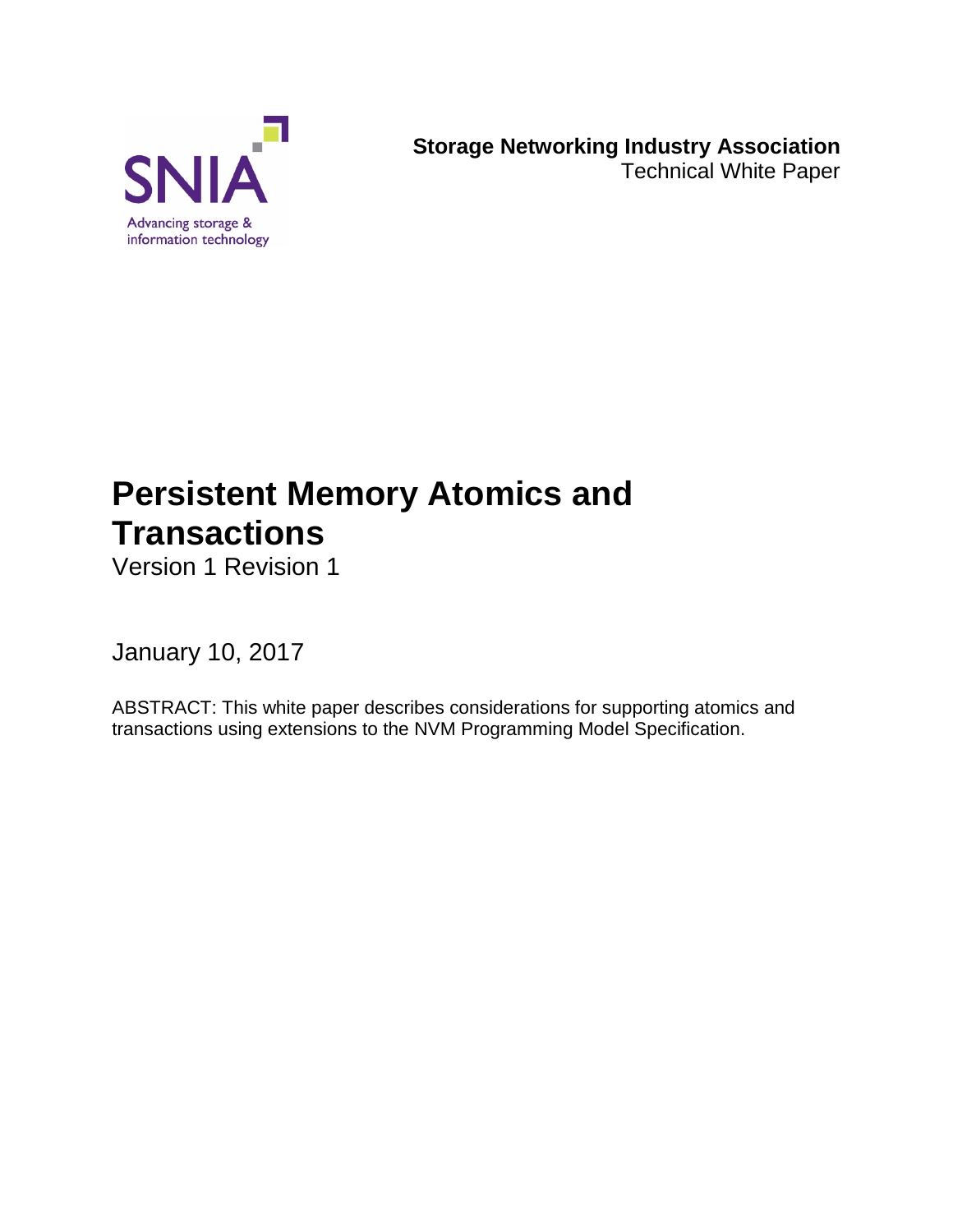#### USAGE

The SNIA hereby grants permission for individuals to use this document for personal use only, and for corporations and other business entities to use this document for internal use only (including internal copying, distribution, and display) provided that:

- 1. Any text, diagram, chart, table or definition reproduced shall be reproduced in its entirety with no alteration, and,
- 2. Any document, printed or electronic, in which material from this document (or any portion hereof) is reproduced shall acknowledge the SNIA copyright on that material, and shall credit the SNIA for granting permission for its reuse.

#### DISCLAIMER

The information contained in this publication is subject to change without notice. The SNIA makes no warranty of any kind with regard to this specification, including, but not limited to, the implied warranties of merchantability and fitness for a particular purpose. The SNIA shall not be liable for errors contained herein or for incidental or consequential damages in connection with the furnishing, performance, or use of this specification.

Suggestions for revisions should be directed to http://www.snia.org/feedback/.

Copyright © 2016, 2017 SNIA. All rights reserved. All other trademarks or registered trademarks are the property of their respective owners.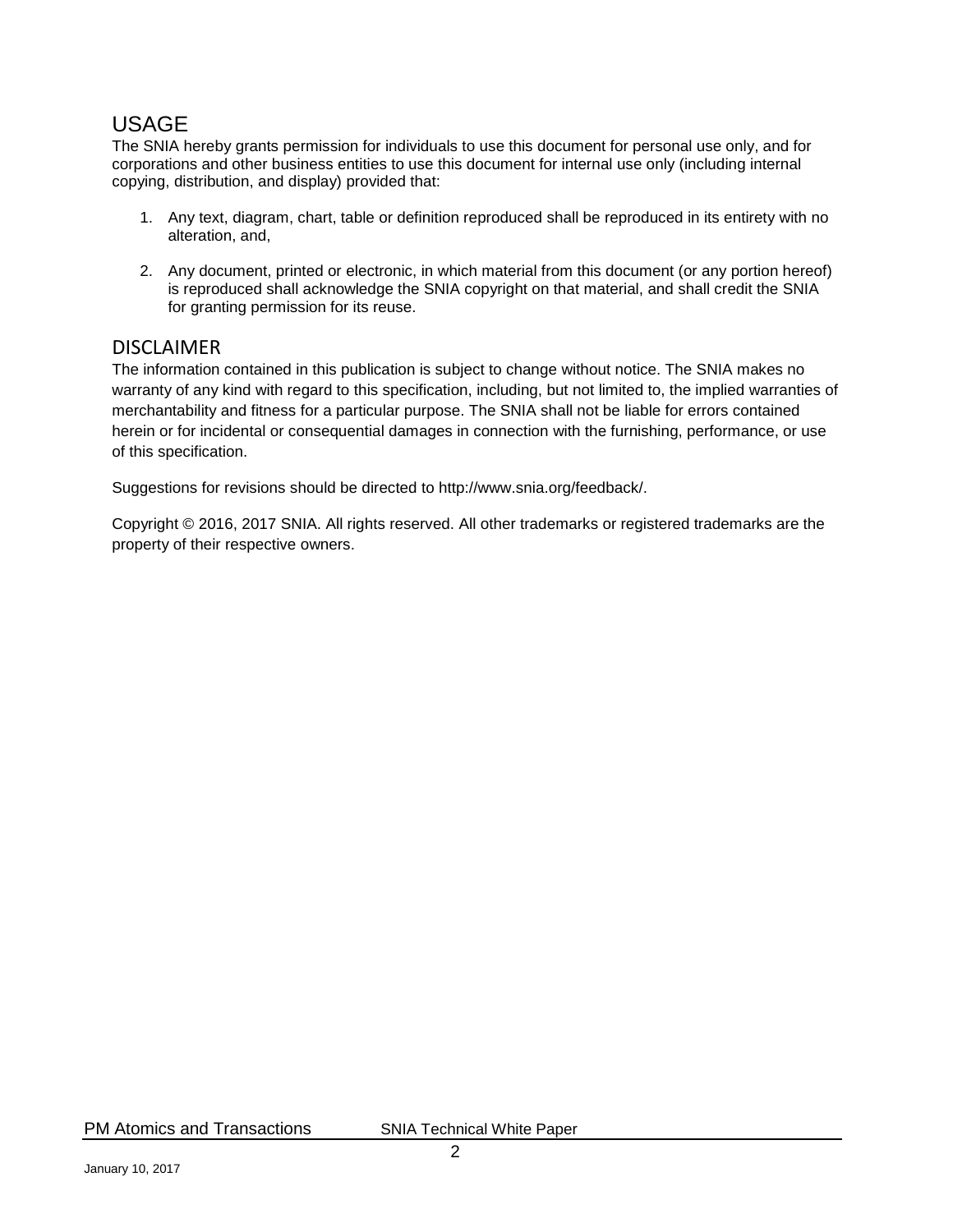# **Revision History**

| <b>Revision</b> | <b>Date</b> | <b>Sections</b> | Originator: | <b>Comments</b>                               |
|-----------------|-------------|-----------------|-------------|-----------------------------------------------|
| 0.17            | 7/15/16     | ΑIΙ             | D. Voiat    | Initial Publication                           |
| 1.0             | 10/13/16    |                 | SNIA TC     | Approved for publication by Technical Council |
| 1.0R1           | 1/10/17     |                 | D. Voigt    | Editorial corrections throughout              |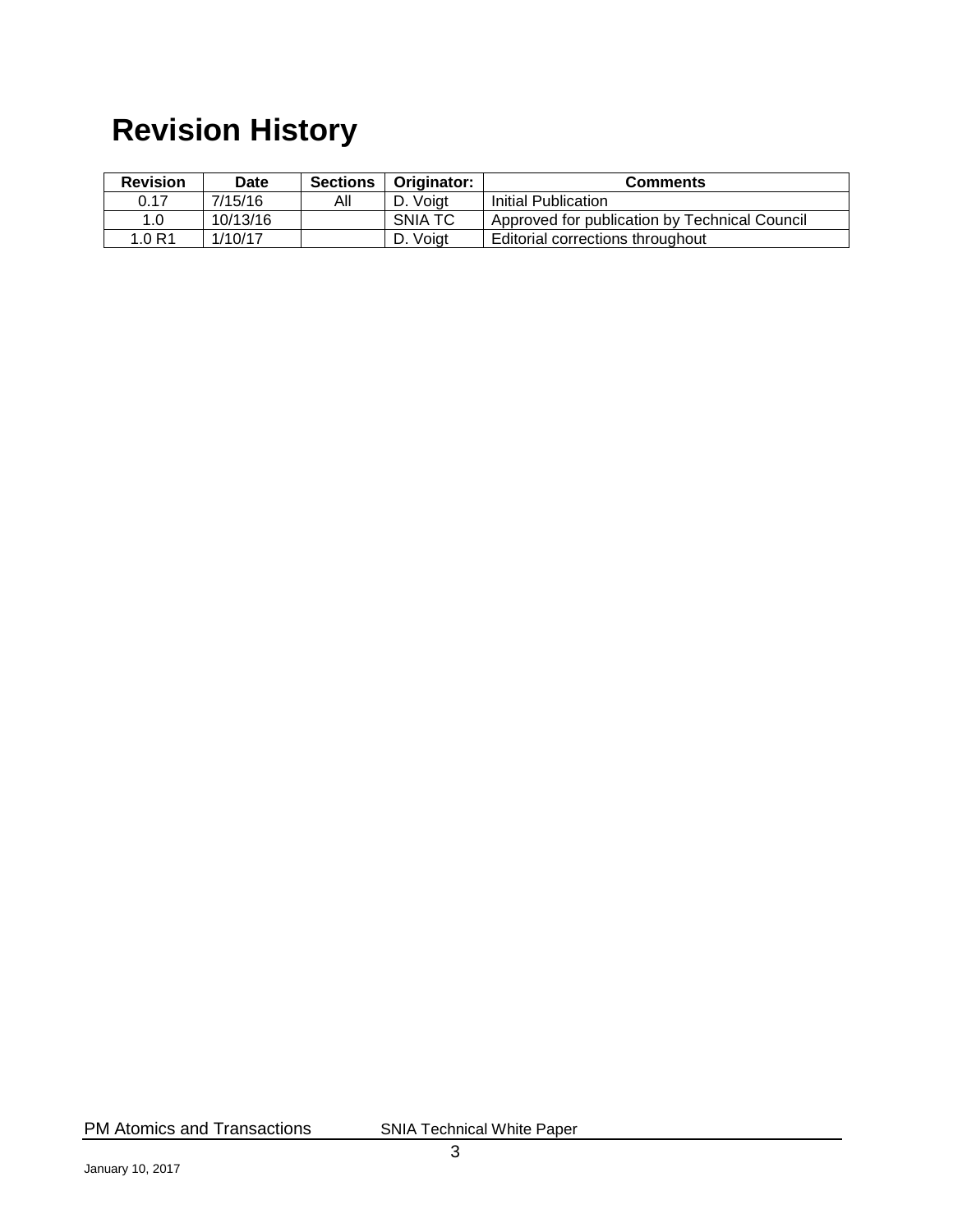#### **Table of Contents**

| 1                                                        |                                                                          |  |
|----------------------------------------------------------|--------------------------------------------------------------------------|--|
| 1.1<br>1.2<br>1.3<br>1.4<br>1.5<br>1.5.1<br>1.5.2<br>1.6 |                                                                          |  |
| $\mathbf{2}$                                             | <b>CONSIDERATIONS FOR DEVELOPING PM-AWARE LIBRARIES 10</b>               |  |
| 2.1<br>2.2<br>2.3<br>2.4<br>2.5<br>2.6<br>2.7            | <b>IDENTIFYING CODE LOCATIONS WITH FAILURE ATOMIC CONSIDERATIONS  11</b> |  |
| $\mathbf{3}$                                             |                                                                          |  |
| 3.1<br>3.2<br>3.3                                        |                                                                          |  |
| 4                                                        |                                                                          |  |
| 5                                                        |                                                                          |  |
| 5.1<br>5.2                                               |                                                                          |  |
| 6                                                        |                                                                          |  |
| $\overline{7}$                                           |                                                                          |  |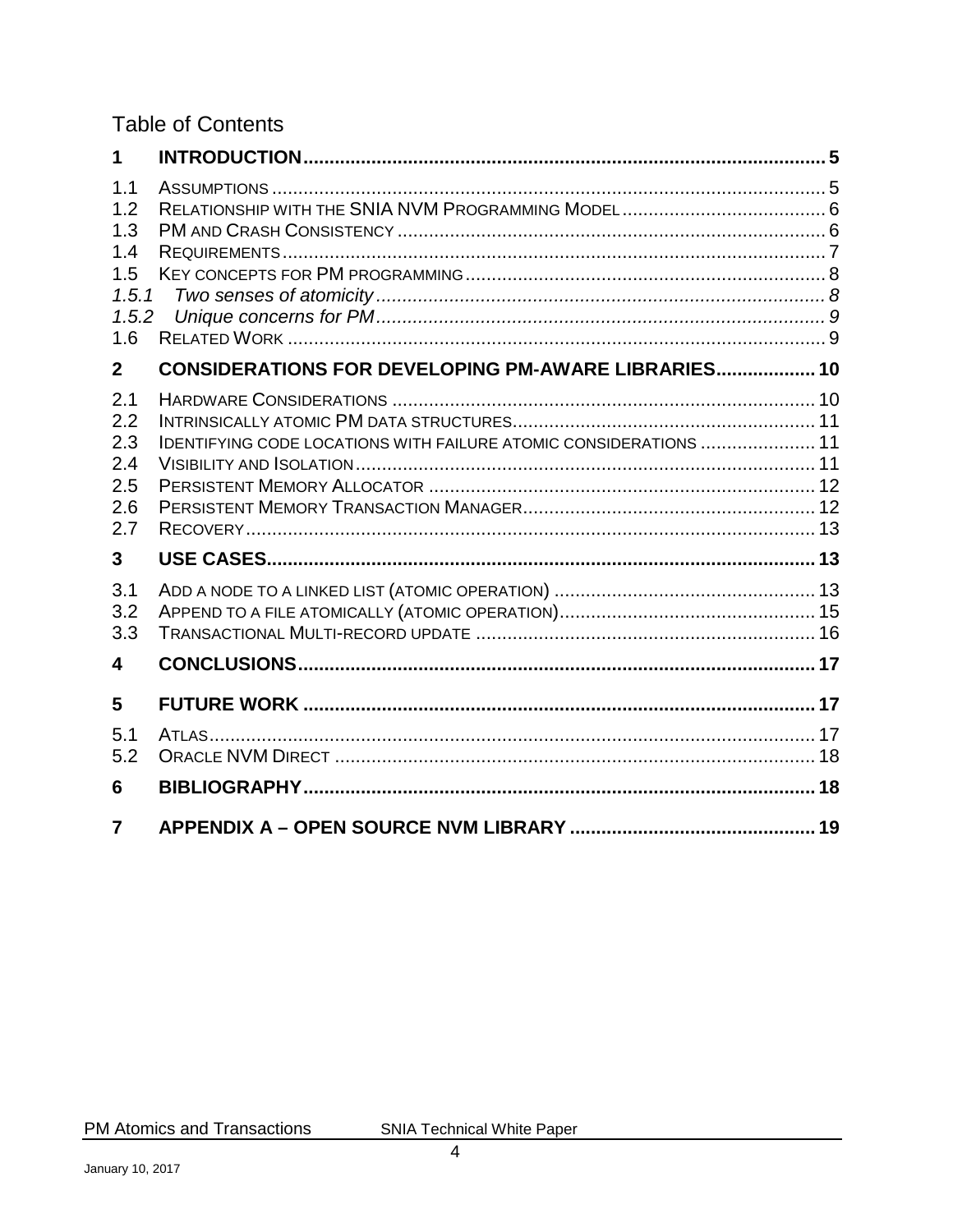# **Scope**

This whitepaper describes considerations in developing libraries implementing atomic updates and transactions within the context of byte-addressable persistent memory (PM). PM is accessed (like volatile memory) using processor load and store instructions, but it retains its contents across power loss (like storage). The problem this paper addresses is the ability to store and access program data structures in persistent memory in a way which is robust against power or system failures. While there are several solutions to the problem, this paper focuses on transactions and atomic operations implemented in libraries.

This paper builds on SNIA's *NVM Programming Model* specification [see [NPM\]](#page-18-1), which defines behavior for PM aware file systems, but does not address atomic operations or transactions of arbitrary sizes. Such capabilities have been addressed to varying levels in published academic and research efforts and this paper describes how they apply to PM. Strategies for defining data structures supporting transactions in persistent memory are also considered.

Processor Instruction Set Architectures define operations where multi-thread atomicity is guaranteed. For example, on x86 architectures, MOV instructions with naturally aligned operands of at most 64 bits qualify. Failure atomicity for persistent memory is accomplished using CPU flush and fence instructions.

There are several ways the limited failure atomicity provided in hardware can be generalized by software, including:

- Software may implement an **abstraction of hardware failure atomicity** that allows software to use hardware independent APIs. These use architecturespecific operations where appropriate or software alternatives. The software alternatives may utilize locking to assure multi-thread atomicity.
- **Software failure atomic operations** provide failure atomicity for a specific type of data structure (for example, updating a linked list).
- A **transaction manager may** provide failure atomicity for a list of updates to members of one or more types of data structures.

This whitepaper does not prescribe a specific implementation but discusses considerations for developing PM-aware libraries implementing failure atomic data structure updates. The discussions apply to libraries implementing combinations of these three software generalizations.

# <span id="page-4-0"></span>**1 Introduction**

#### <span id="page-4-1"></span>**1.1 Assumptions**

This paper presents concepts that apply to different programming languages. Libraries that implement the behavior described here are often written in C, so C is used in examples. Similarly, file systems features (such as memory mapped files) are available in many operating systems, but the examples here use POSIX APIs.

| <b>PM Atomics and Transactions</b> | <b>SNIA Technical White Paper</b> |
|------------------------------------|-----------------------------------|
|                                    |                                   |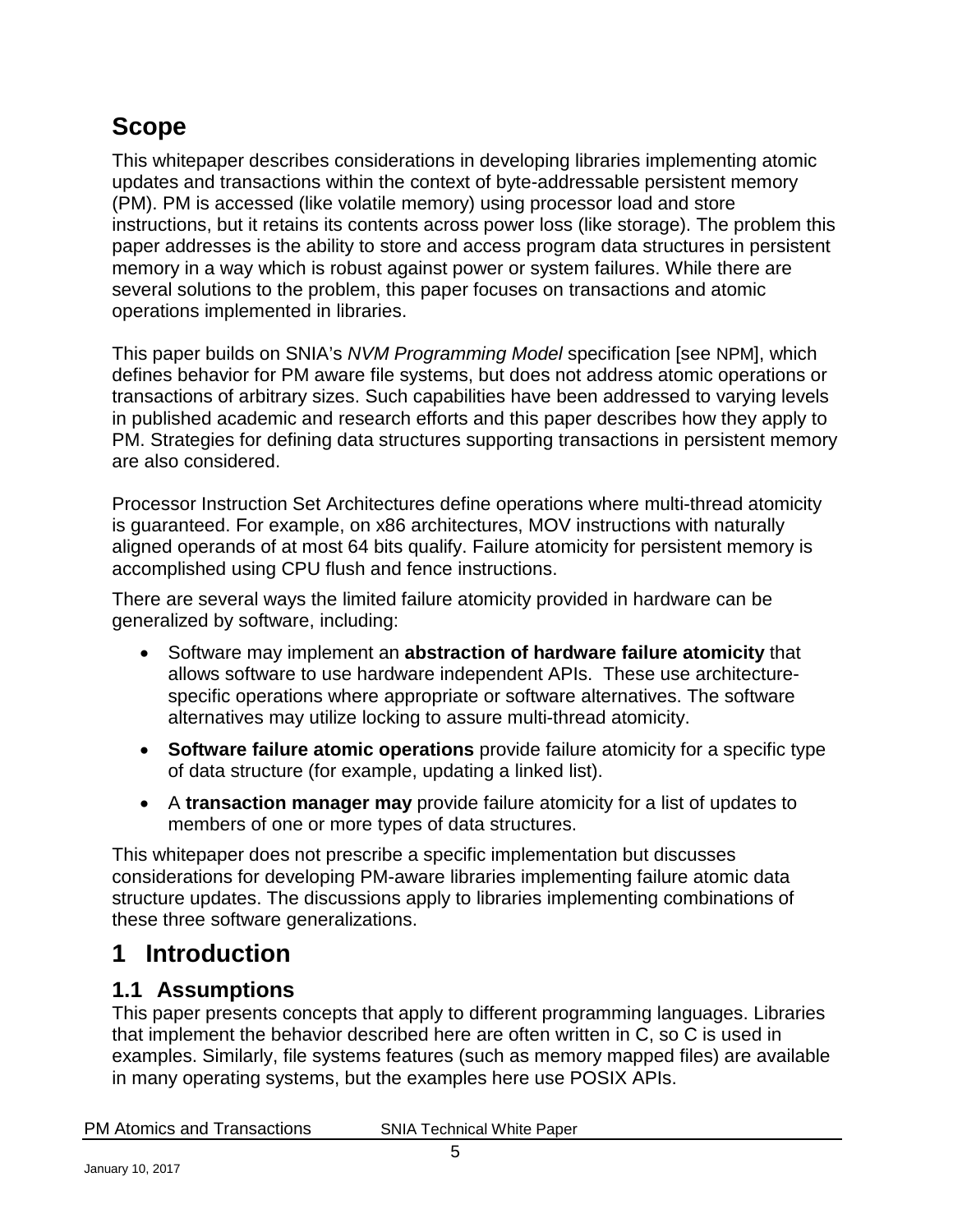The SNIA programming model (see [1.2](#page-5-0) [Relationship with the SNIA NVM Programming](#page-5-0)  [Model\)](#page-5-0) uses files to name ranges of PM. The application maps these ranges to associate physical PM with process virtual memory. The assumption is that PM files hold a large amount of data, possibly all of an application's data (or some set or related data structures). Typically there would not be a separate PM file for each variable.

All discussions assume there are ways of sharing memory across different threads of execution with the ability to share address space and virtual to physical address space mapping.

This paper does not address behavior across threads in different processes.

System architectures may include other ways of accessing PM, including DMA.

### <span id="page-5-0"></span>**1.2 Relationship with the SNIA NVM Programming Model**

The SNIA *NVM Programming Model* [see [NPM\]](#page-18-1) defines the behavior user-space software uses to access PM. A typical pattern for applications using this model is:

- open a file on a PM-aware file system
- memory map the file into process virtual memory. Unlike a legacy block-device oriented file system, a PM memory maped file enables direct access to PM without paging
- use load/store operations to access PM
- flush data from CPU caches to PM

The libraries described in this paper act as a layer between applications and the file system and PM hardware. The libraries provide failure atomicity and transaction support, implemented similarly to existing transaction manager



implementations, but optimized around unique characteristics of PM. Possible deployments are depicted in the above figure. The dashed lines depict load/store operations; the solid lines depict API calls. Application 1 links in a PM-aware library, but uses a compiler without PM support. Application 2 uses a PM-aware compiler and runtime library.

The behavior described here may apply to kernel code, but the focus of this paper is user space, non-kernel software.

In general, PM-aware libraries may be accessed by an end-user application or a middleware component such as a transaction manager or data-base middleware. In this paper, *PM library consumer* may refer to any software that uses PM libraries' APIs.

### <span id="page-5-1"></span>**1.3 PM and Crash Consistency**

Crash consistency is a common recovery model for persisting data in today's storage devices such as disk drives. In disk drives, the order of completion of outstanding writes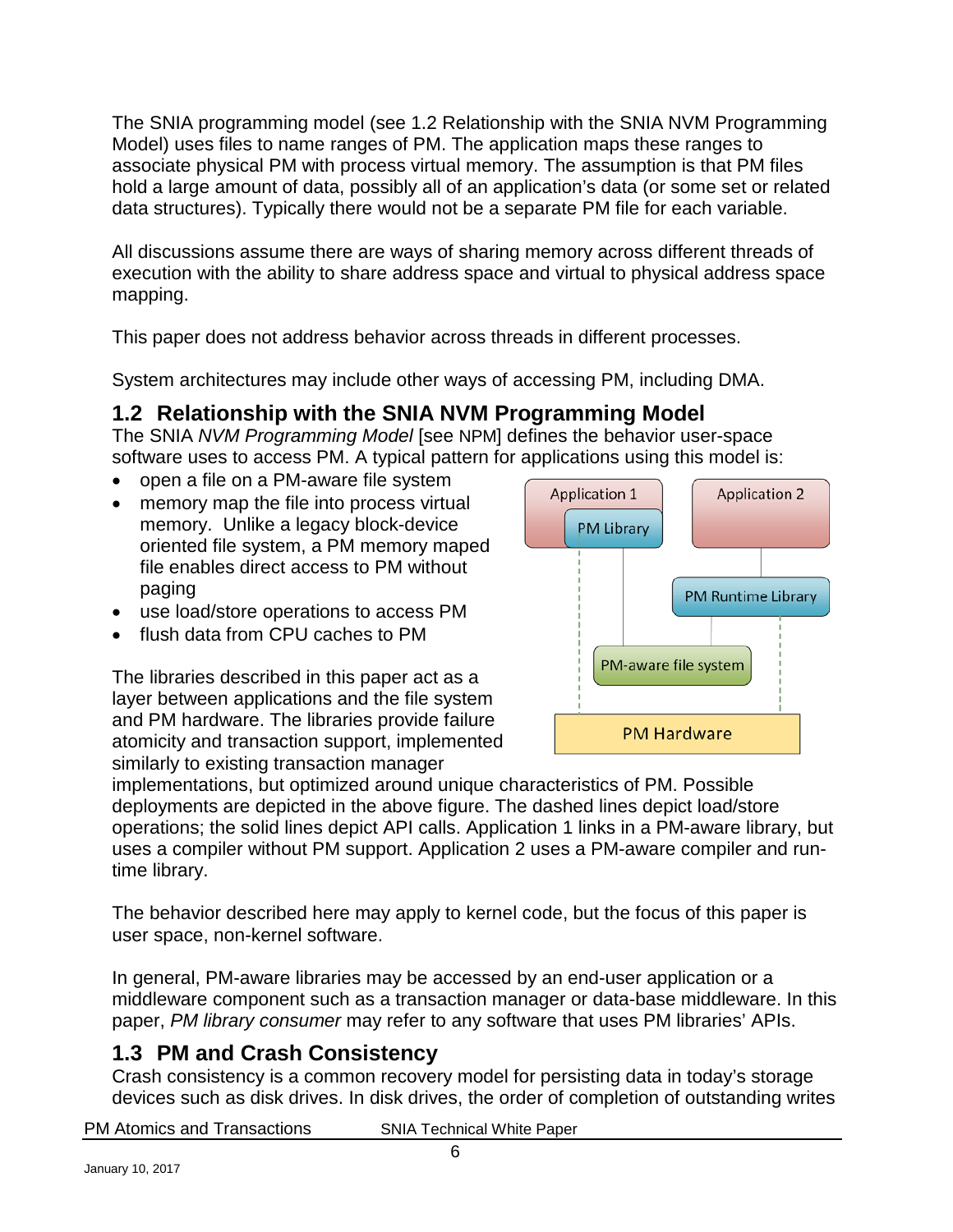is indeterminate. In addition, a write may not be completed if power fails. Since disk drives offer weak ordering guarantees, applications must be prepared to recover from any state of the writes that are in flight when a failure occurs. This brings us to the concept of crash consistency, in which the state of an application's data after a failure need only match the indeterminate write order guarantee of a group of disk drives.

More formally, an application's data state is considered crash consistent if it could have resulted from power loss of a group of direct attached disks given the sequence of write commands and completions leading up to the failure. This means that there is a rolling window of outstanding write requests whose order is uncertain. Applications must be able to recover from any order of those requests and must account for storage system atomicity nuances in the process. For an application, recovery from a crash consistent image is the same as a cold restart after a system crash.

Now consider the map-and-sync methodology described in the NVM.PM.FILE mode of the NVM Programming Model [NPM.](#page-18-1) Sync has a very specific meaning. The only guarantee that sync makes is that all stores in the address range of the sync that occurred before the sync are in persistent memory when the sync completes. Sync does not otherwise restrict the order in which data reaches persistent memory. For example, if cache lines 1 through 5 were written in order by the application before a sync, cache line 5 might have reached persistent memory first, possibly before the sync even started. This flexibility enables CPUs to optimize write ordering for cache performance.

This uncertainty gives rise to a lowest common denominator for NVM.PM.FILE recovery that is highly analogous to that which exists for disk drives. Specifically, the application is uncertain as to which of the store instructions between two sync actions will appear in persistent memory after a failure that occurs before completion of the second sync action. If the actions and attributes of the NVM Programming Model are all that is available, then the application must execute additional sync actions whenever the order of stores to persistent memory matters.

More formally, a persistent memory range is crash consistent if its contents at the start of recovery could have resulted from the pattern of stores and syncs executed on the processor(s) with data in flight to the persistent memory prior to failure. In both disk drives and persistent memory, some aspect of failure atomicity is built into the crash consistency assertion. The NVM programming model describes atomicity for both disk drives and persistent memory.

Crash consistency is a complex approach to recovery from an application standpoint. It also forces considerable overhead to precisely communicate every sync action to persistent memory. This further illustrates the motivation for some notion of consistency points such as persistent memory transactions.

#### <span id="page-6-0"></span>**1.4 Requirements**

Databases and transaction processing systems have been providing atomic operations and transactions with persistent storage for decades. Such systems have provided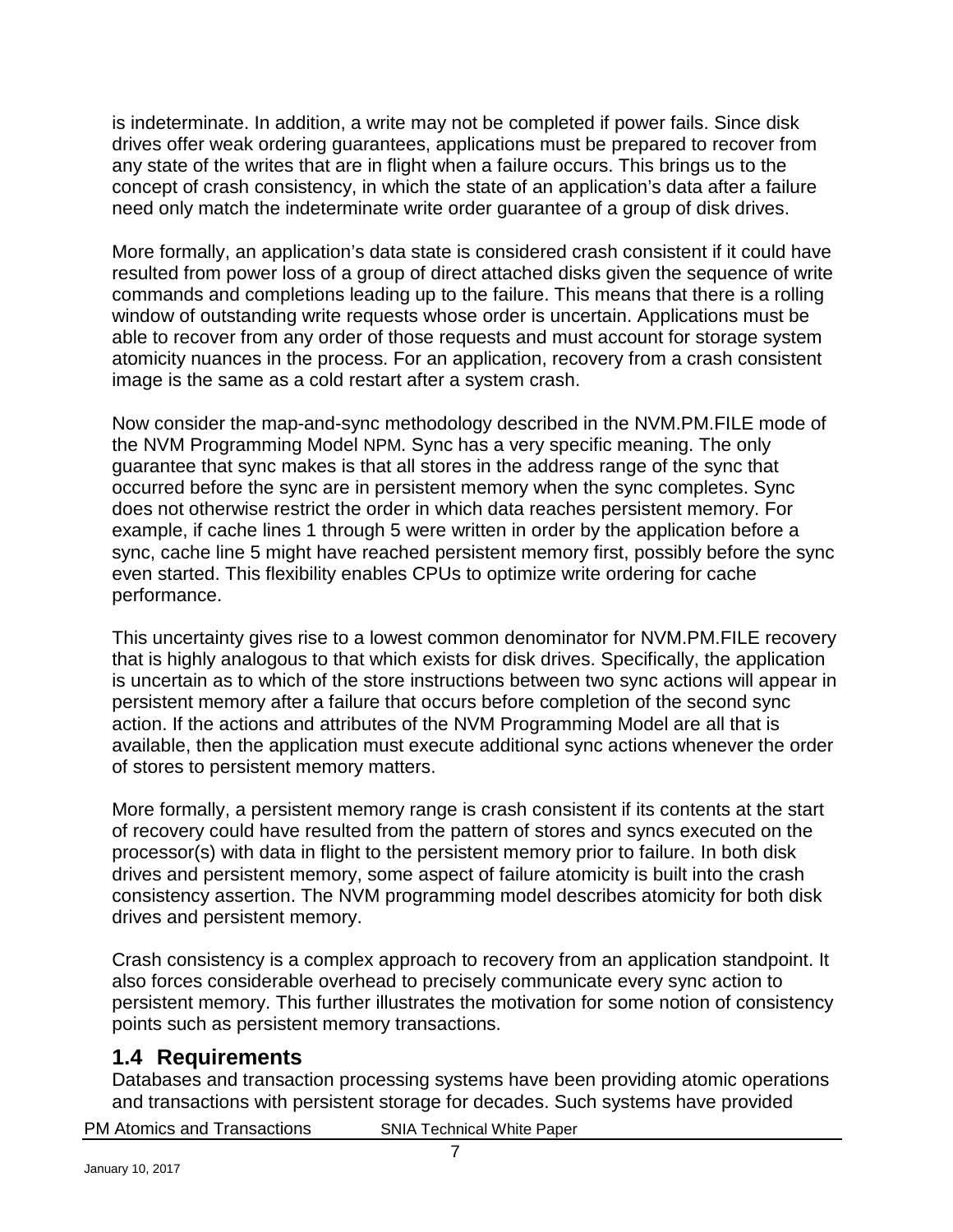atomicity, consistency, isolation, and durability (ACID) properties through a transactional interface. Such an interface provides the programmer with a mechanism for the reliable transition of data from one consistent state to another. Implementations have utilized various logging techniques (e.g. write ahead logging) to provide such behavior with block devices, such as HDDs and SSDs, as the target for the atomicity and durability of transactions. This paper explores techniques for providing transactions and atomic operations on PM; some are unique to PM and some are closely related to techniques used with block devices.

In developing extensions to the existing *NVM programming model* for atomics and transactions, the following goals for such capability were identified:

- 1. *Provide for atomic updates to PM that support durability in the event of system or power failures* –The techniques described in this paper help software achieve consistency for data residing in PM.
- 2. *Provide for failure atomic updates on large address ranges or groups of ranges* The proposed techniques allow implementations to achieve atomic updates for multiple ranges larger than the granules supported by single hardware instructions.
- 3. *Work with existing compilers* This document does not elaborate on approaches that would require core language extensions or modifications. Standard language support for PM is a goal, but may take a long time to be defined, implemented and adopted by applications.
- 4. *Work with existing processors* Any approach to atomicity and transactions shall rely on existing or near term processor capabilities, but also consider emerging PMrelated hardware features.
- 5. *Ability to avoid unnecessary serialization or redundant instrumentation* An application developer may know that in certain cases, PM data can be safely accessed without locks. Similarly there may be cases where durability goals can be achieved while selectively bypassing read/write fences that enforce ordering. Implementations that prevent developer control of instrumentation or serialization related to locks or fences may prevent optimal performance.

To address these requirements, this paper proposes behavior for libraries supporting failure atomicity and transactions for families of PM-aware data structures. Library consumers control the way data is stored in PM: the consumer may opt for fixed-sized records, variable-length key/value strings, or any other layout. *PM-awa*re refers to mechanisms that address unique characteristics of persistent memory such as avoidance of persistent memory leaks. The libraries may support transactions that include a mix of different types of data structures.

### <span id="page-7-0"></span>**1.5 Key concepts for PM programming**

#### <span id="page-7-1"></span>*1.5.1 Two senses of atomicity*

There are two aspects of atomicity related to the proposed libraries: *failure atomicity* and *multi-thread atomicity.* Both aspects guarantee that all or none of the updates are completed. For both aspects, techniques used in existing transaction managers apply. For PM, failure atomicity requires PM-aware libraries be sensitive to behavior related to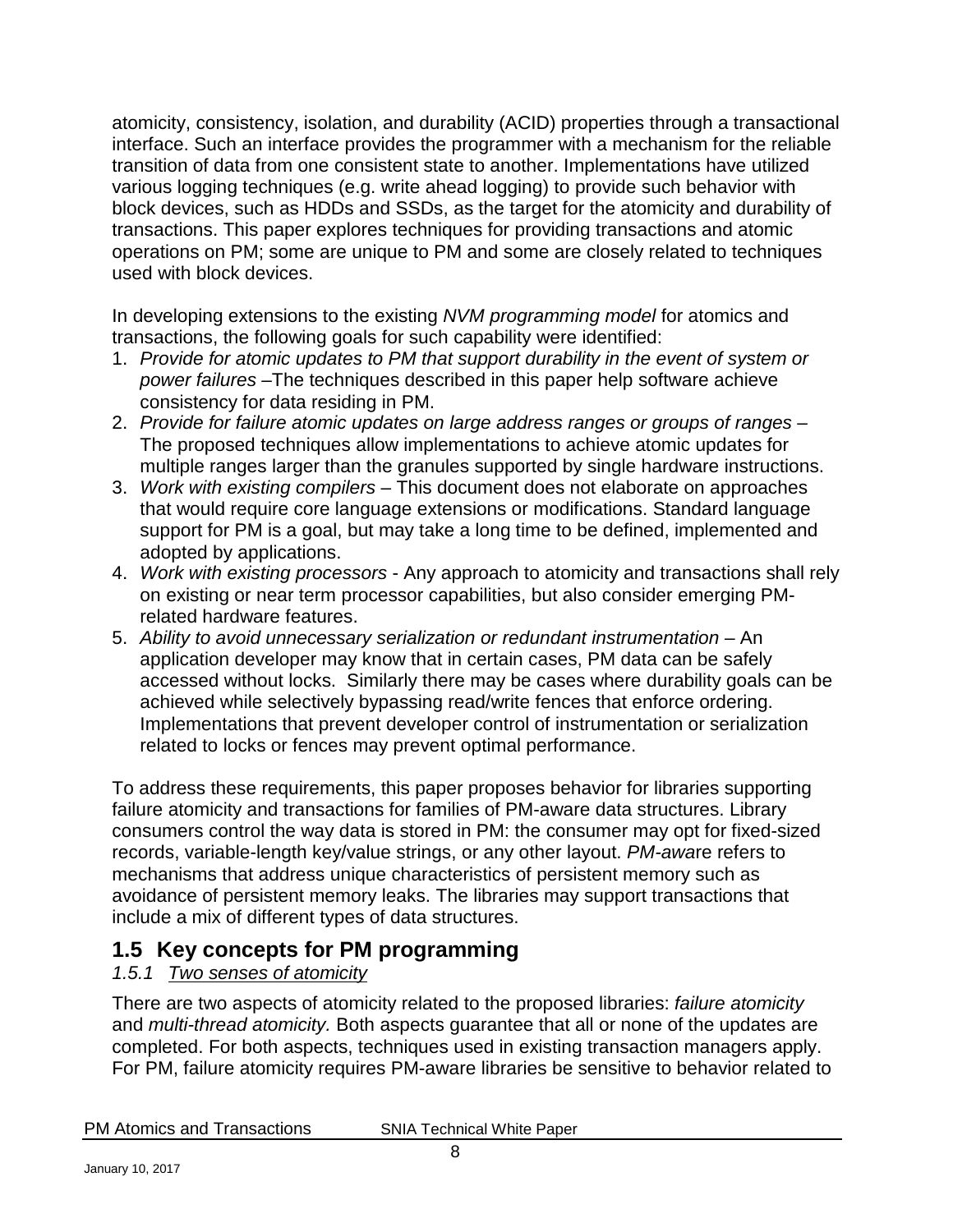CPU caches. This paper includes extensive discussion of the relationship between CPU caches and failure atomicity.

This paper does not address multi-thread atomicity. Implementations of PM libraries may choose to give guarantees of behavior across threads or allow consumers to control this behavior, but PM does not introduce new behavior. Once again, techniques used in existing transaction managers apply.

#### <span id="page-8-0"></span>*1.5.2 Unique concerns for PM*

Many practices that are used to implement atomicity with volatile memory and disk drives also apply to persistent memory atomicity. For example,

- running recovery logic after a restart that rolls back incomplete atomic updates
- use of a log to record pending persistent updates (used by recovery logic),
- techniques that manage concurrent updates

PM introduces some new considerations for implementations. In today's systems when an application restarts, its allocated memory is implicitly freed and made available to other applications. Allocation of PM, on the other hand, survives application restarts. An allocation of persistent memory is typically followed by steps to reference the allocation from a data structure such as a list or tree. A failure may cause newly allocated persistent memory to remain unreferenced, potentially creating a persistent memory leak. One way that PM-aware software can protect from leaks is to use recovery logic, possibly assisted by a log, to keep track of allocation as well as updates.

PM-aware software may also wish to consider memory-related granularities (cache-line, atomic write, hardware, and kernel copy sizes) to minimize inefficiencies due to read/modify/write sequences.

#### <span id="page-8-1"></span>**1.6 Related Work**

Related academic and research efforts were investigated, which will be discussed below. This investigation was used to identify common characteristics, generalize, and form a transaction approach for PM. Some approaches were avoided because they rely on processor and/or language extensions that are not aligned with the requirements stated in section [1.4.](#page-6-0) For example **BPFS** [see [Condit\]](#page-17-2) provides for fine-grained atomic updates to persistent memory as a part of their file system. However it relies on core processor changes (e.g. cache controller, memory controller). **NV Heaps** [see [Coburn\]](#page-17-3) was also investigated for its flexible ACID transactions but it has the same processor enhancement requirements as BPFS. Additionally **Kiln** [see [Zhao\]](#page-17-4) was considered for its ability to perform in-place updates without copy-on-write (COW) or logging however it requires cache controller and ISA extensions. **Transactional Memory** [see [Herlihy\]](#page-17-5) defines behavior similar to the goals of this paper, but requires extensions to processor or cache hardware. **Mnemosyne** [see [Volos\]](#page-17-6) provides persistence primitives and a durable memory transaction mechanism that enables consistent updates of arbitrary data structures. However the model is supported through language extensions.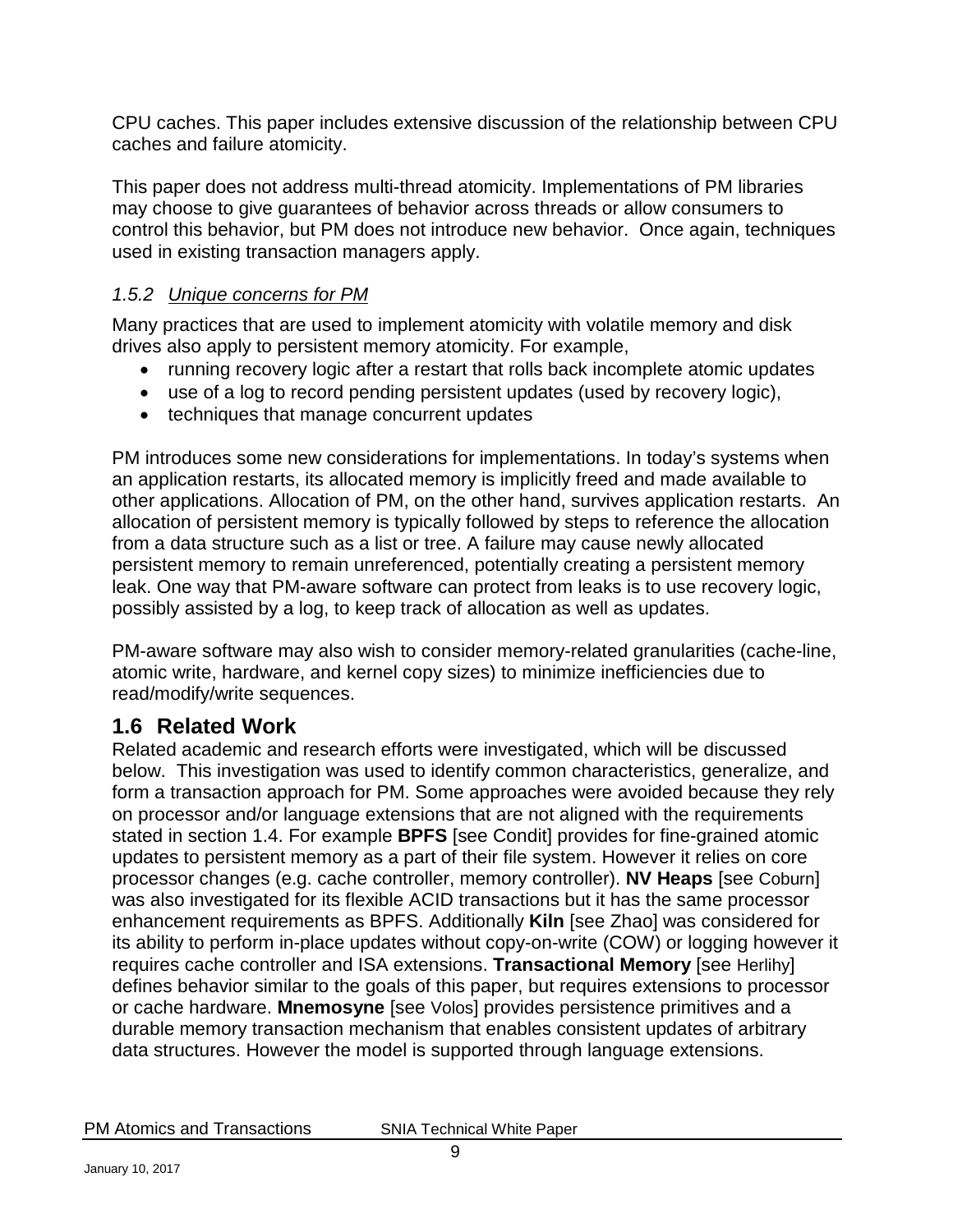**Software Transactional Memory (STM)** [see [Shavit\]](#page-18-2) adapts Transactional Memory to use software rather than hardware extensions. The goal for transactional memory is minimizing the need for programmers to explicitly manage locks. But existing STM implementations have a few drawbacks. The first is that STM proposals typically define programming language extensions. The second is that proposed STM implementations add instrumentation code to monitor memory or lock usage which usually prevents linking with existing binaries. Further, the injected instrumentation often creates redundant read or write barriers, causing STM implementations to perform significantly slower than implementations with manually managed locks [see [Cascaval](#page-17-7) and [Yoo\]](#page-18-3).

In **Atlas** [see [Chakrabarti\]](#page-17-8) all ACID properties are supported by ensuring that critical sections, which are already used to demarcate regions in which data structures are inconsistent, are committed atomically to PM. Isolation is provided using existing lock structures and consistency is supported using existing application techniques. They key component added in Atlas is failure atomicity (durability) for memory areas that are defined as persistent (e.g. persistent regions).

The **C11 and C++11 standard** [see [C11\]](#page-17-9) does not address persistent memory or failure atomicity.

In summary, many of the techniques used by transaction manager implementations targeting block devices also apply to PM. PM-specific considerations relate to recovery. For example, rolling back a transaction may require un-allocating PM. Research discusses benefits (by reducing coder errors) of language extensions and software transactional memory, but in practice, the associated performance costs have been high [see [Cascaval\]](#page-17-7).

# <span id="page-9-0"></span>**2 Considerations for Developing PM-aware Libraries**

### <span id="page-9-1"></span>**2.1 Hardware Considerations**

The term "aligned operations on fundamental data types" refers to the set of operations that enable optimal CPU/memory performance. Aligned operations on fundamental data types are usually the same operations that under normal operation become visible to other threads/data producers atomically. In other words, aligned operations on fundamental data types can be made atomic without a lock. For a library to update a larger range atomically, it needs to lock out other threads, invoke a set of store operations no larger than fundamental data sizes, invoke a fence operation, then unlock.

As an example, consider a store of nine-bytes of data

char data[16] = "xxxxxxxxx"; // allocate 16 bytes memcpy(data, "123456789", 9); // change 9

On an architecture with a 64-bit fundamental data type size, the 9 byte memcpy operation may cause the compiler to generate two 8 byte atomic store instructions, not a single atomic operation. Because this straddles the fundamental data type size, cache pressure may cause the two stores to be flushed to persistence in an arbitrary order or not at all. A failure during the flush may cause undefined contents after a restart. There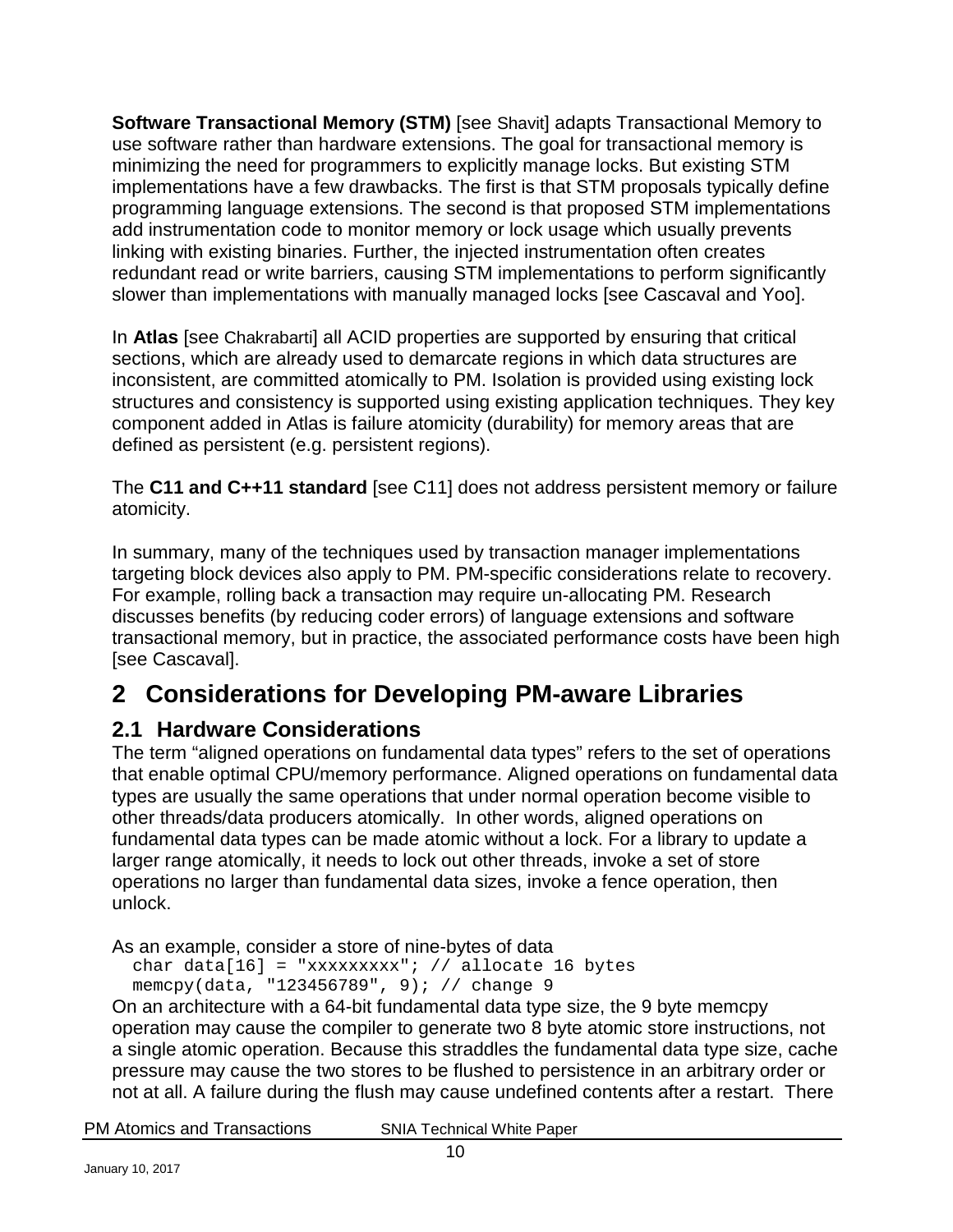are multiple scenarios where a failure while the memcpy is being executed may cause a torn write. The recipe described in the previous paragraph (lock, multiple stores of fundamental data type sizes, flush, fence, unlock) will provide multi-thread atomicity, but not failure atomicity for PM.

A PM-aware library may wish to provide an abstraction of hardware failure atomicity. The library could provide a method to flush CPU cache to PM that would use the most optimal CPU instructions available. For example on Intel products this may involve CLFLUSHOPT and CLWB on newer platforms, falling back to CLFLUSH on older platforms.

Not all CPU instructions are optimized for PM. For example, Intel CMPXCHG (Compare and Exchange) provides an atomic compare and memory update, but does not flush to PM. Adapting lockless algorithms using CMPXCHG may require introducing a lock to provide atomicity across the CMPXCHG and CLFLUSH.

#### <span id="page-10-0"></span>**2.2 Intrinsically atomic PM data structures**

In some cases simple PM data structures can be implemented using a single store to a fundamental data type to provide failure atomicity. This approach is limited to situations that meet all of the following requirements.

- Only one location containing valid data in the data structure is updated in place.
- Space allocation and management is self-contained within the PM data structure implementation.
- The application does not require failure atomicity from multiple data structures at the same time.

Several examples of intrinsically atomic data structures are described in section [3.](#page-12-1) Any use case that does not meet all of the above requirements requires a transaction.

#### <span id="page-10-1"></span>**2.3 Identifying code locations with failure atomic considerations**

The places where locks protect data structures for multi-thread safety are often the places where you need to consider failure atomicity.

### <span id="page-10-2"></span>**2.4 Visibility and Isolation**

Transaction managers allow applications to specify a list of updates to multiple nodes in multiple data structures, and assure the entire list of updates is performed atomically. A common technique used in transaction managers is a *transaction log* (or *journal*) where information about transactional updates is stored. After a failure, the transaction manager "reviews the database logs for uncommitted transactions and rolls back the changes made by these transactions" (from Wikipedia ["Transaction log"](https://en.wikipedia.org/wiki/Transaction_log)). There are numerous approaches to transaction logs. One of the differentiating characteristics is whether the implementation stores copies of pre-transaction or intended values in the log. **Before image** (undo) logging copies the pre-transaction data to the log, then updates the PM data in place. Recovery code removes the effect of any partially committed transactions. **After image** (redo) logging writes intended updates to data in the Log, then updates the PM data in place after the transaction commits. Recovery

| <b>PM Atomics and Transactions</b> |  |
|------------------------------------|--|
|------------------------------------|--|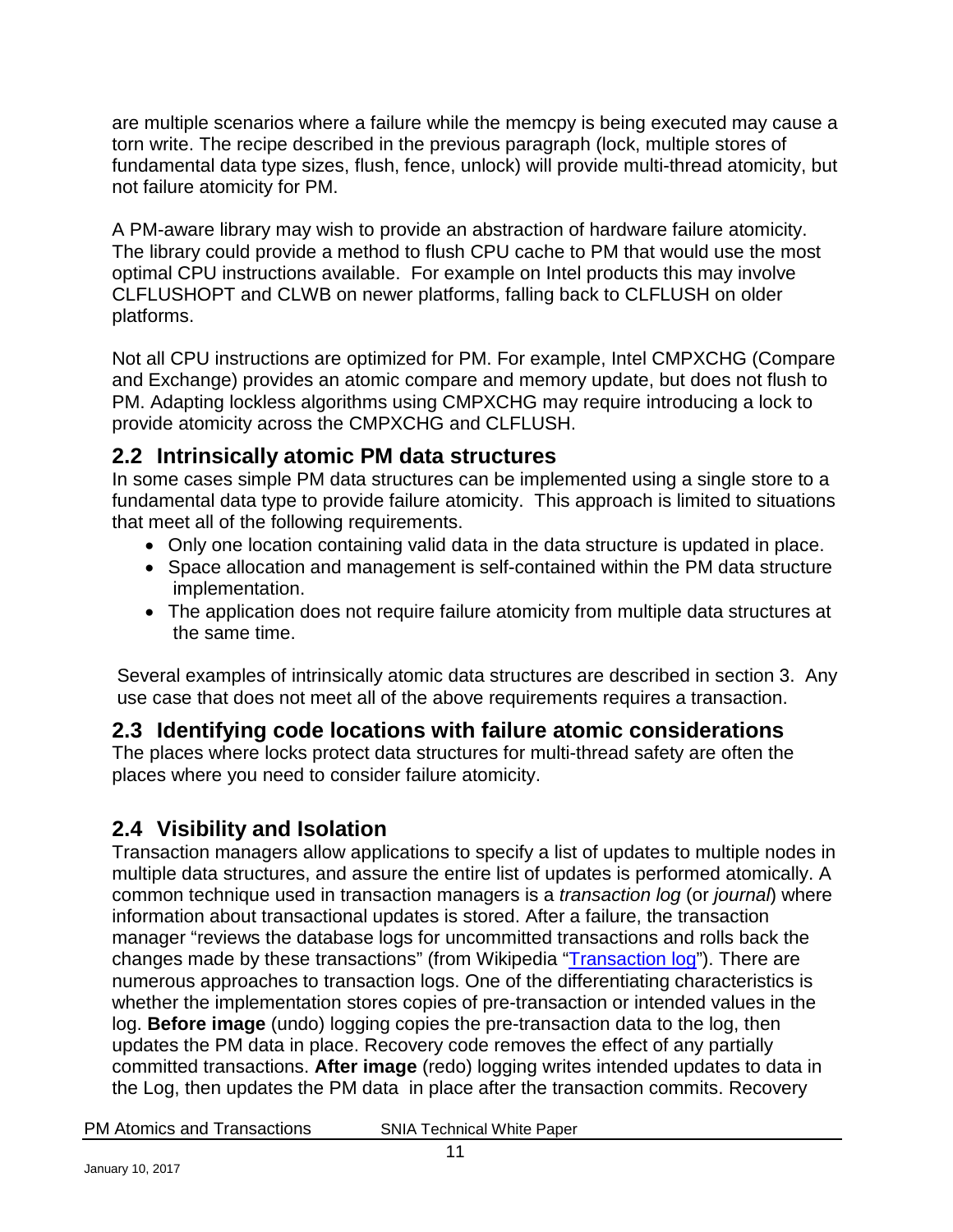consists of replaying all committed transactions in the intent log. *Free Transactions with Rio Vista* (see [Lowell\)](#page-18-4) describes a transaction manager using a before image log. The ARIES paper (see [C. Mohan\)](#page-17-10) describes a transaction manager using an after image log.

The choice of before or after image logging influences the visibility of data in partially completed transactions. Consider software accessing data in a before image logging implementation. A load instruction of that data address exposes updates made previously in the transaction. But a load instruction in a redo logging implementation will access the pre-transaction version. PM libraries with transaction logs should document how their implementation affects visibility. Locks with memory barriers may be required to achieve the desired behavior.

#### <span id="page-11-0"></span>**2.5 Persistent Memory Allocator**

Legacy applications typically use data structures such as lists or trees to allocate memory dynamically. Allocations of volatile memory come from a single anonymous heap. On the other hand, the SNIA *NVM Programming Model* allows PM to be assigned to files, which can be viewed as PM heaps. In order to enable the use of data structures in PM, a library may wish to provide a PM allocator. An application would use this allocator similarly to malloc() to allocate PM for list or tree nodes. If a library implements an allocator for PM, it should provide a mechanism to enable detection of allocations that are not being used to account for scenarios such as the following.

A library implementing a transaction manager is probably using some sort of transaction log (e.g., undo log, redo log), or some other mechanism that tracks updates relative to each transaction. Recovery logic runs at application startup to find incomplete transactions and perform tasks needed to regain consistency. This same log and recovery logic can be enhanced to track allocations. One approach is to track the state of an allocated range, differentiating between reserved and allocated states. If the range has a state indicating it's reserved, but not allocated; then the recovery logic frees that range.

#### <span id="page-11-1"></span>**2.6 Persistent Memory Transaction Manager**

When failure atomicity must span multiple data structures such as records in a database or key value store, a PM transaction manager is required. In this paper, the following commands represent APIs commonly included in Transactional APIs:

- begin\_transaction: start a transaction
- end transaction: end a transaction and commit updates since its corresponding begin\_transaction
- set\_range: informs the library which ranges of PM must be updated transactionally

A transaction manager may provide the capability to atomically update data in multiple data structures (for example, add an item to a shopping cart data structure, while removing it from an inventory data structure).

Psuedo-code for a use case involving a PM transaction manager appears in section [3.3.](#page-15-0)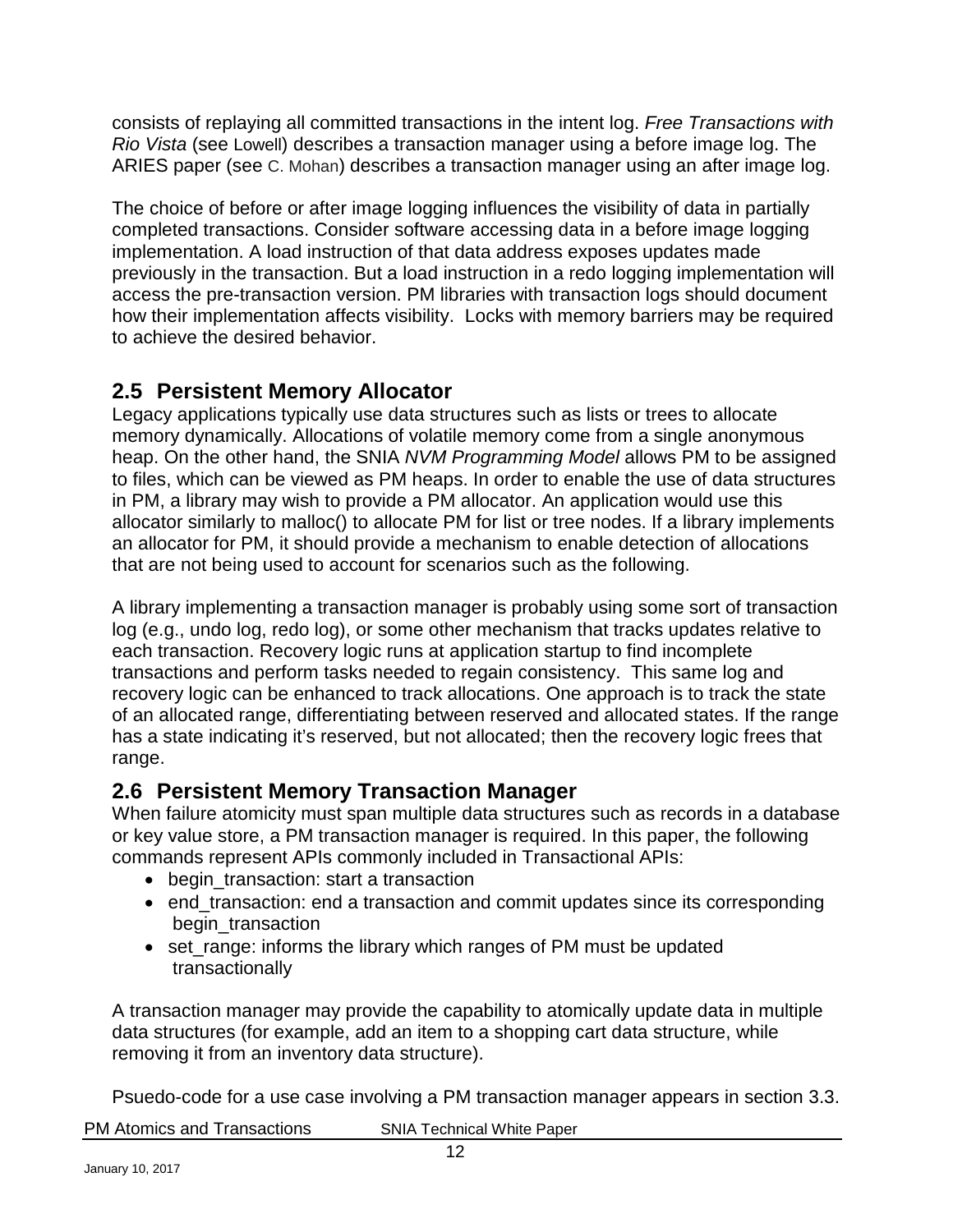#### <span id="page-12-0"></span>**2.7 Recovery**

Recovery refers to logic run at application startup, or when an error is detected, to return data to a consistent state. Recovery logic looks at data that has recently changed, often prior to a restart, to detect cases where atomic updates failed or were incomplete. Consistency is defined by the application and varies with the type of atomicity provided and implementation choices. For example, recovery of an atomic log append may be restricted to truncating the log to exclude partial operations. Recovery for a transaction manager with a redo log may be able to complete in-flight transactions after a restart.

# <span id="page-12-1"></span>**3 Use Cases**

This section presents a few use cases where an application uses capabilities of PMaware libraries. The use cases show applicability of ideas introduced in section [2](#page-9-0) [Considerations for Developing PM-aware Libraries.](#page-9-0) The simpler use cases include both pseudo-code and C language code examples. As the use cases get more complex, example code gets lengthier and is omitted from more advanced use cases.

### <span id="page-12-2"></span>**3.1 Add a node to a linked list (atomic operation)**

In this use case, an application allocates memory for a list node, populates the data, and then inserts the node in the list. To achieve failure atomicity, partially completed effects need to be reverted after a failure. Three variations are included, showing how a basic implementation is expanded to provide multi-thread and failure atomicity support.

#### **Assumptions:**

Each of the three variations share the following data structures.

```
/* the node struct represents a list element */struct node {
    struct node *nextp;
     int data;
};
/* a single root struct that points to the list head */
struct root {
     struct node *headp;
     /* the second and third variations include a list lock */
};
```
The addnode() function takes two arguments: a pointer to the list's root node and the value to be set in the new node.

The linked list API is assumed to support one specific node type. In practice, a generalpurpose linked list API is desirable. Existing techniques for implementing APIs supporting application-defined types can be used with PM; but for simplicity, this use case assumes the application and library share the definition of the node struct.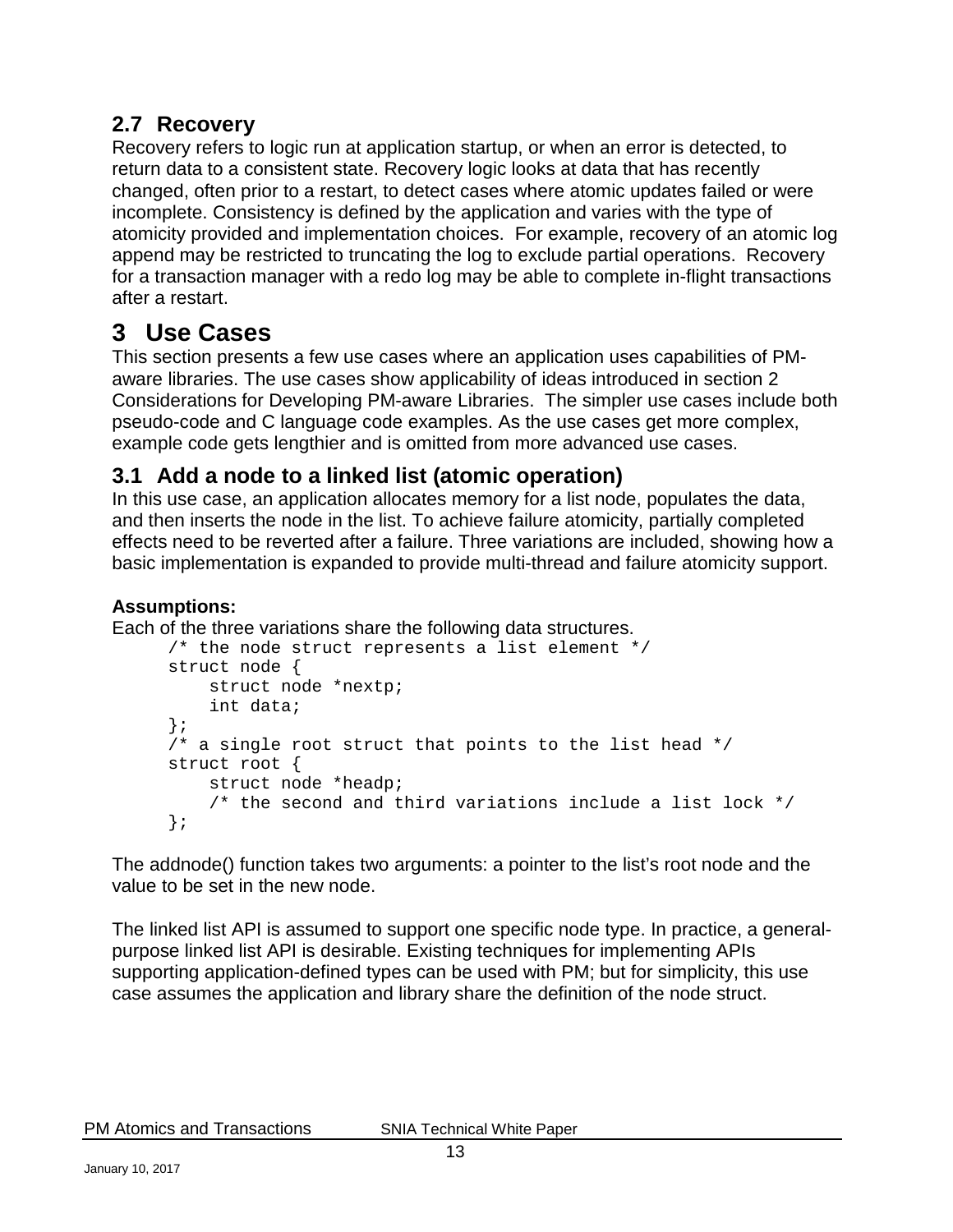#### **Basic version of addnode()**

The first version of addnode() uses volatile memory and does not consider multi-threading.

- 1. allocate a new *node* struct
- 2. assign the call's data value to newnode->data
- 3. assign newnode's next pointer to the previous list head (root's headp)
- 4. assign root's head pointer to the new node

#### **Add Multi-thread Safety**

The second version adds locking to support multi-threading. This is accomplished with a single pthread\_mutex which protects the entire list. Three changes are made to the basic example:

- 1. listlock is added to the definition of *node*
- 2. the list is locked before updating the *root* and *node* objects
- 3. the list is unlocked after updating the *root* and *node* objects

```
void
addnode(struct root *rootp, int data)
{
     struct node *newnodep;
    if ((newnodep = calloc(1, sizeof(struct node))) == NULL)
      fatal("out of memory");
    new nodep - > data = data; newnodep->nextp = rootp->headp;
     rootp->headp = newnodep;
}
```

```
void
```

```
addnode(struct root *rootp, int data)
{
     struct node *newnodep;
    if ((newnodep = cal(1, sizeof(struct node))) == NULL)
       fatal("out of memory");
   new nodep - > data = data; /* lock the critical section */
    pthread_mutex_lock(
        &rootp->listlock);
    newnode->nextp = rootp->headp;
    rootp->headp = newnodep;
    pthread_mutex_unlock (
        &rootp->listlock);
```
#### **Persistent Memory Version**

This version of addnode() uses persistent memory in a way that provides intrinsic failure atomicity. Two simple PM operations are used in the example:

}

- The library implements a PM allocator. For the purpose of this use case, this allocator provides an alternative (pm\_calloc) to standard calloc() to allocate and zero a range of memory from a PM file.
- This version introduces a flush operation (pm\_flush). When software gets a response from a flush operation, it knows that the specified range of addresses have been flushed to persistent memory. A systematic approach to storing and flushing data allows software to determine which data was stored successfully prior to a failure.

In the pseudo code below, the critical section includes flushing the newnode instance and exploiting the machine architecture's atomicity when doing aligned stores to 8-byte fundamental data types.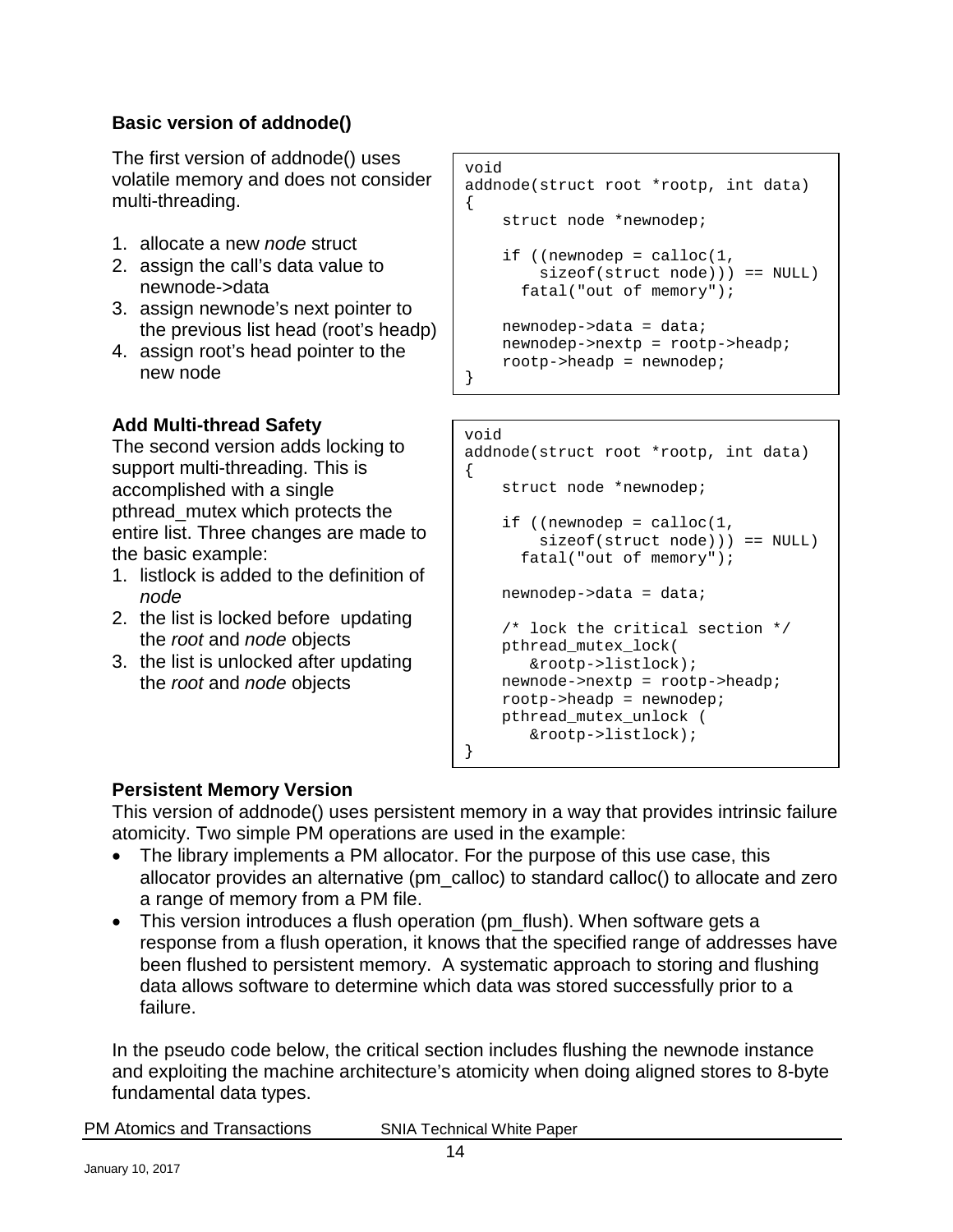The steps for the persistent version:

- 1. allocate a node from PM, and save its address
- 2. lock out other threads from updating the linked list
- 3. assign the new node's next pointer to the root pointer's next (i.e., the head of the list)
- 4. assign the value (passed in by the caller) to the new node's *value*
- 5. flush the new node's memory range from CPU cache
- 6. assign the root pointer's head to the new node, implemented as an aligned operation on a fundamental data type – treated as a failure atomic store
- 7. flush the root pointer's head from CPU cache
- 8. unlock the list

```
void
addnode(struct root *rootp, int data)
{
     struct node *newnodep;
     if ((newnodep = pm_calloc(1, 
         sizeof(struct node))) == NULL)
       fatal("out of memory");
     newnodep->data = data;
     /* lock the critical section */
     pthread_mutex_lock(
        &rootp->listlock);
     newnodep->nextp = rootp->headp;
     pm_flush(newnode, 
         sizeof(struct node));
     rootp->headp = newnodep;
     pm_flush(&(rootp->headp), 
         sizeof(rootp->headp));
     pthread_mutex_unlock (
        &rootp->listlock);
}
```
Recovery code - Step 6 uses an atomic store capability provided by the machine architecture to store and flush a pointer. This enables a simple start-up recovery implementation with assistance from the pm\_calloc implementation. The linked list recovery code must examine the saved address of allocated node structures recorded by pm\_calloc, and free any that are not part of the list. These occur as partial effects due to failures while nodes were being added.

### <span id="page-14-0"></span>**3.2 Append to a file atomically (atomic operation)**

Append logging is used when an application appends data to a log file to allow recovery to a consistent state after a failure. This log file could be used to allow restoring a database to a consistent state when in-place data updates are interrupted. This example does not use transactions; it's a restricted use case where intrinsic failure atomicity can be provided without transactions.

Ignoring details of the API, the steps are

- 1. The application calls an API to append referenced data to the log
- 2. The library implementing the API
	- a. locks other threads from updating the data being logged and from updating the append log file
	- b. appends the data to the log file
	- c. updates and flushes the file's end pointer
	- d. unlocks the lock from step a
- 3. When the application restarts, it calls the library's recovery logic which uses the log to determine whether interrupted append operations can be completed. The library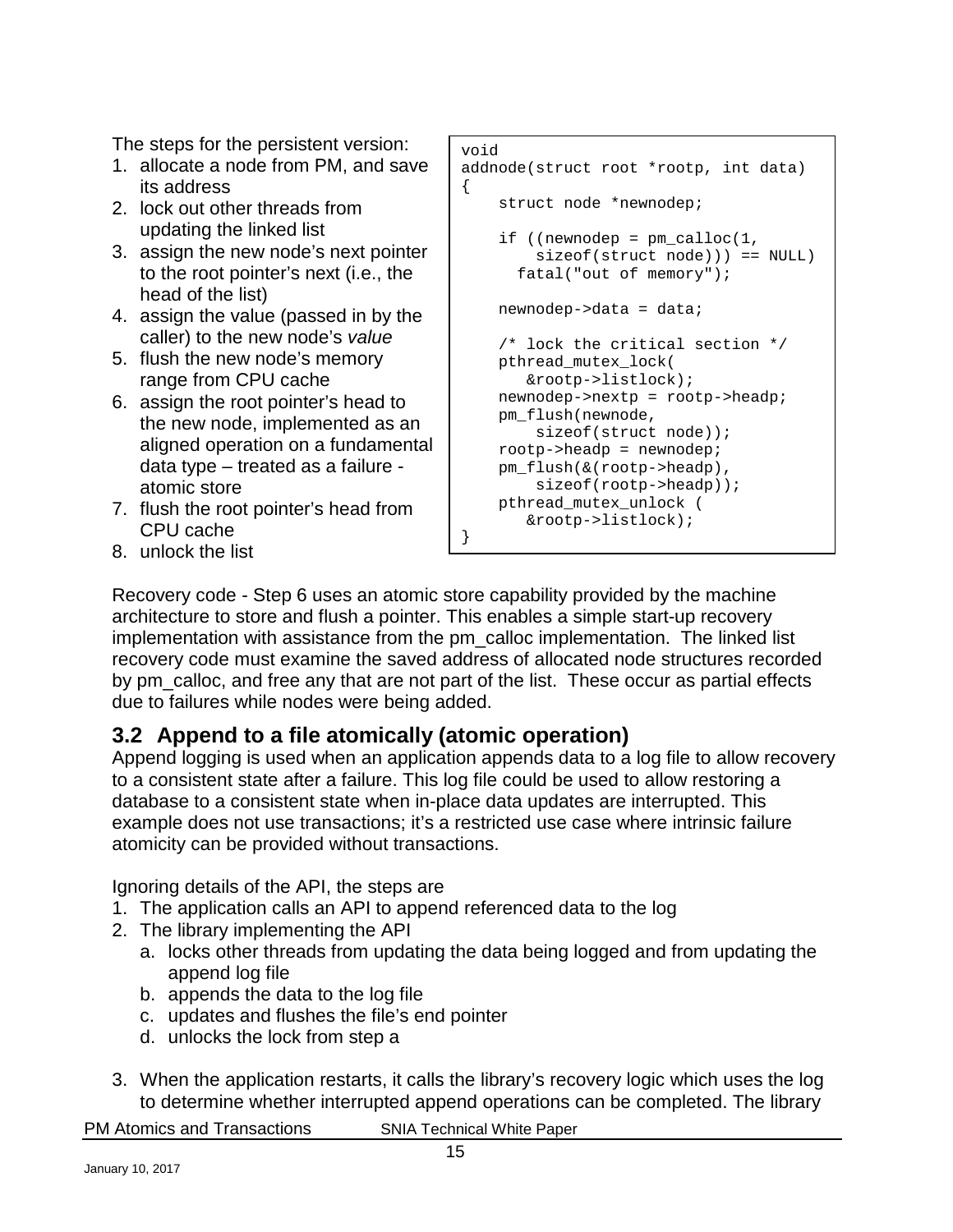undoes any partial effects related to append operations that can't be completed. For example, allocated blocks that are not in any file may need to be recovered. Since this is a common practice to avoid loss of free space in file systems, the append logging library may not need any recovery logic of its own.

There are several reasons why this use case is simpler than the insert-a-node use case.

- Appends don't involve in-place updates
- The library uses a single write/store command to update the file.

#### <span id="page-15-0"></span>**3.3 Transactional Multi-record update**

This use case illustrates the swapping of data values in 2 records such as might reside in a database or key value store. Consumers of a transaction manager may need to consider the library's approach to visibility (see [2.4](#page-10-2) [Visibility and Isolation\)](#page-10-2). This is shown in pseudo-code for before and after image transaction managers.

#### **Before image log approach**

The application code

- 1. begin transaction
	- a. the library starts a transaction, initializes a transaction log record
- 2. Lock out other threads
- 3. set range record1
	- a. the library keeps track of this range; copies this range into the transaction log at appropriate time
- 4. set\_range record2
	- a. the library keeps track of this range; copies this range into the transaction log at appropriate time
- 5. Copy record1 to a temp buffer
- 6. Copy record 2 to record1
- 7. Copy temp buffer to record2
- 8. Release lock
- 9. end transaction

The library commits the updates or reverts to pre- begin\_transaction state on failures

The open source NVML [\(http://pmem.io/nvml/](http://pmem.io/nvml/)) libpmemobj library provides a before image PM transaction manager that maps closely to the pseudo-code above.

#### **After image log approach**

- 1. begin transaction
	- a. the library starts a transaction, initializes a transaction log record
- 2. Lock out other threads from writing and reading records 1 and 2
- 3. Copy record1 into the log as the intended value of record 2
- 4. Copy record 2 into the log as the intended value of record 1
- 5. Release lock
- 6. end\_transaction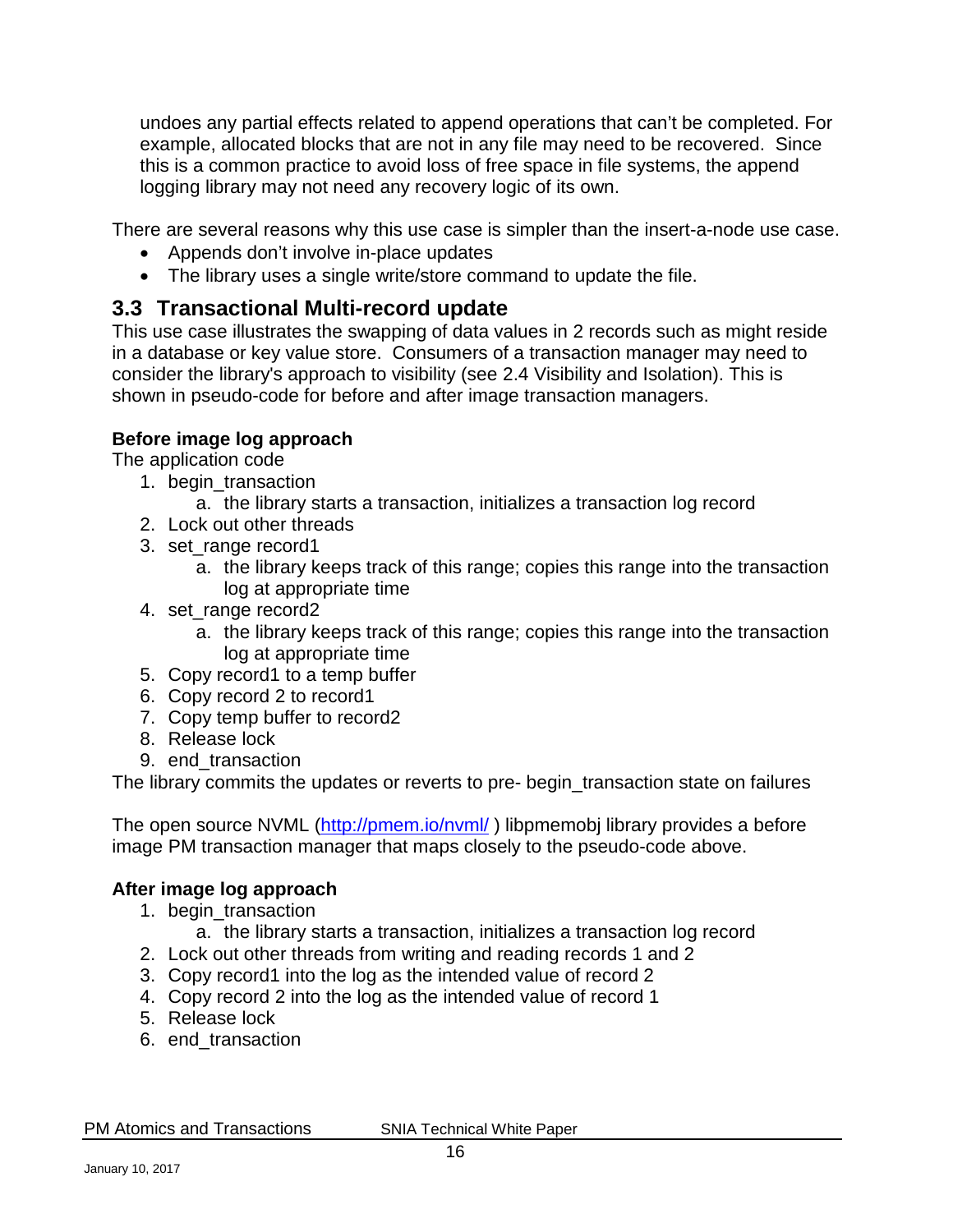# <span id="page-16-0"></span>**4 Conclusions**

The aspects of atomicity that are specific to PM are those related to failure atomicity. The proposed approach to PM atomicity and transactions in this whitepaper was developed by leveraging related academic and research publications. Many of these publications rely on hardware capabilities that don't appear to be planned for production systems, programming language extensions that are not part of compiler implementations, or fail to address failure atomicity. This led to defining requirements (see [1.4](#page-6-0) [Requirements\)](#page-6-0) that allowed implementations using the first generations of hardware and kernel support for PM.

PM introduces the opportunity to achieve very high performance failure atomicity using intrinsically atomic PM data structures. When used in isolation these data structures do not require transactions, however they are only applicable under certain conditions. Situations involving multiple PM data structures or complex space management require transactions. Ideally these transactions comprise groups of the same intrinsically atomic PM data structures that can otherwise be used in isolation.

Because many of the considerations for PM atomics and transactions also apply to volatile memory, existing transaction manager APIs provide a good starting point for developing PM libraries. Many of the PM-specific considerations can be implemented in the library.

## <span id="page-16-1"></span>**5 Future Work**

This paper discusses implementing PM libraries using standard C and existing compilers. Forward looking work continues on complier extensions for PM atomicity.

### <span id="page-16-2"></span>**5.1 Atlas**

Atlas builds on the relationship between locks and failure-atomicity (see [2.3](#page-10-1) [Identifying](#page-10-0)  [code locations with failure atomic considerations\)](#page-10-0). Atlas identifies failure- atomic sections of code based on existing critical sections and provides a log-based implementation that can be used to recover a consistent state after a failure. This is accomplished by implementing a compilation pass that instruments synchronization operations and store operations that appear to be directed to persistent memory. This results in calls to the Atlas runtime library, where synchronization operations and stores to persistent memory are tracked in a persistent log. This log is used when the application restarts and while the application is running.

An application known to be free of data races, implemented using a PM-aware file system (as described in the SNIA NVM Programming Model NVM.PM.File mode – see [NPM\)](#page-18-1), can easily be adapted to achieve failure atomicity with Atlas.

Atlas has been released under the GNU Lesser Public License Version 3. It is available at [https://github.com/HewlettPackard/Atlas.](https://github.com/HewlettPackard/Atlas)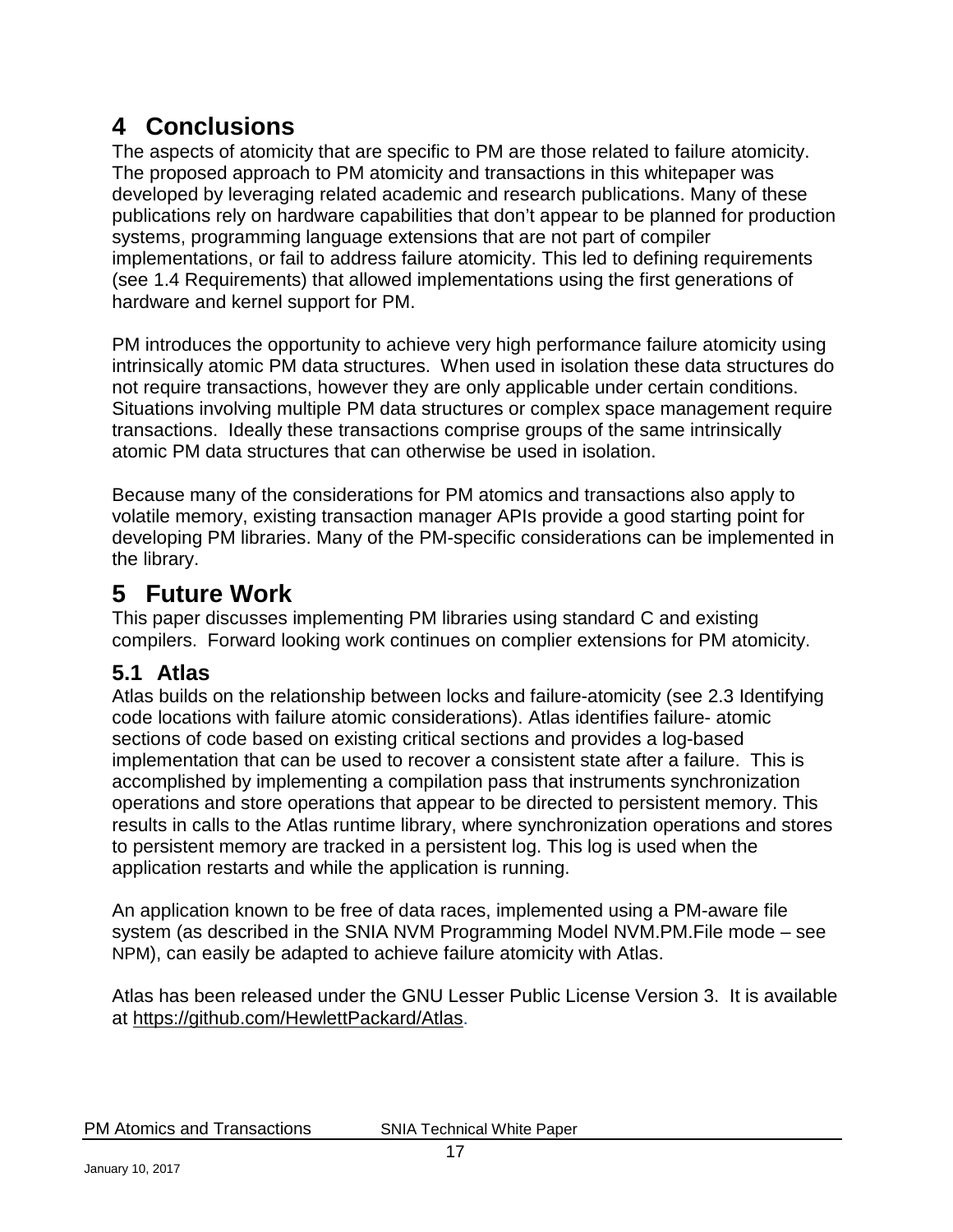#### <span id="page-17-0"></span>**5.2 Oracle NVM Direct**

NVM Direct defines language extensions for PM and includes a library that provides entry points called by the extensions as well as functions that applications call directly. It is possible to use the library without the C extensions.

The API provides facilities for an application to map PM into its virtual address space and access it with loads and stores. This requires an OS file system that implements the NVM Programming Model NVM.PM.File mode (see [NPM\)](#page-18-1).

- The API manages region files that are formatted for use by the library.
- The API provides transactions to atomically update complex data structures in PM
- The API provides PM mutexes that can be used to coordinate access to PM data by a multi-threaded application
- The API supports multiple PM heaps for allocating application defined structs in PM

NVM Direct defines language extensions that can be implemented using a pre-compiler. These language extensions simplify writing NVM code, automate some coding to reduce bugs, and add runtime checks to catch corruption early.

# <span id="page-17-1"></span>**6 Bibliography**

<span id="page-17-10"></span><span id="page-17-9"></span><span id="page-17-8"></span><span id="page-17-7"></span><span id="page-17-6"></span><span id="page-17-5"></span><span id="page-17-4"></span><span id="page-17-3"></span><span id="page-17-2"></span>

| C. Mohan           | ARIES: A Transaction Recovery Method Supporting Fine-Granularity Locking and<br>Partial Rollbacks Using Write-Ahead Logging,<br>http://www.cs.berkeley.edu/~brewer/cs262/Aries.pdf                                                                                                                                                                                                                                                                                                                                                                                 |
|--------------------|--------------------------------------------------------------------------------------------------------------------------------------------------------------------------------------------------------------------------------------------------------------------------------------------------------------------------------------------------------------------------------------------------------------------------------------------------------------------------------------------------------------------------------------------------------------------|
| Arpaci-<br>Dusseau | Crash Consistency: FSCK and Journaling,<br>http://pages.cs.wisc.edu/~remzi/OSTEP/file-journaling.pdf                                                                                                                                                                                                                                                                                                                                                                                                                                                               |
|                    | Chakrabarti D. Chakrabarti, H. Boehm and K. Bhandari, "Atlas: Leveraging Locks for Non-<br>volatile Memory Consistency"                                                                                                                                                                                                                                                                                                                                                                                                                                            |
| Condit             | J. Condit, "Better I/O Through Byte-Addressable, Persistent Memory".                                                                                                                                                                                                                                                                                                                                                                                                                                                                                               |
| Cascaval           | Cascaval, Blundell, et al, "Software Transactional Memory: Why is it Only a<br>Research Toy?"                                                                                                                                                                                                                                                                                                                                                                                                                                                                      |
| C <sub>11</sub>    | The current standard for Programming Language C (C11) is ISO/IEC 9899:2011,<br>published 2011-12-08. Technical Corrigendum 1 (ISO/IEC 9899:2011/Cor. 1:2012)<br>was published in 2012. Published ISO and IEC standards can be purchased from a<br>member body of ISO or IEC. The latest publically available version of the C11<br>standard is the document WG14 N1570, dated 2011-04-12.<br>(http://www.open-std.org/jtc1/sc22/wg14/www/docs/n1570.pdf)<br>This is a WG14 working paper, but it reflects what was to become the standard at<br>the time of issue. |
| Zhao               | J. Zhao, "Kiln: Closing the Performance Gap Between Systems With and Without<br>Persistence Support"                                                                                                                                                                                                                                                                                                                                                                                                                                                               |
| Volos              | H. Volos, A. J. Tack and M. M. Swift, "Mnemosyne: Lightweight Persistent<br>Memory".                                                                                                                                                                                                                                                                                                                                                                                                                                                                               |
| Coburn             | J. Coburn, "NV-Heaps: Making Persistent Objects Fast and Safe".                                                                                                                                                                                                                                                                                                                                                                                                                                                                                                    |
| Herlihy            | M. Herlihy and J. E. B. Moss, "Transactional Memory: Architectural Support for                                                                                                                                                                                                                                                                                                                                                                                                                                                                                     |